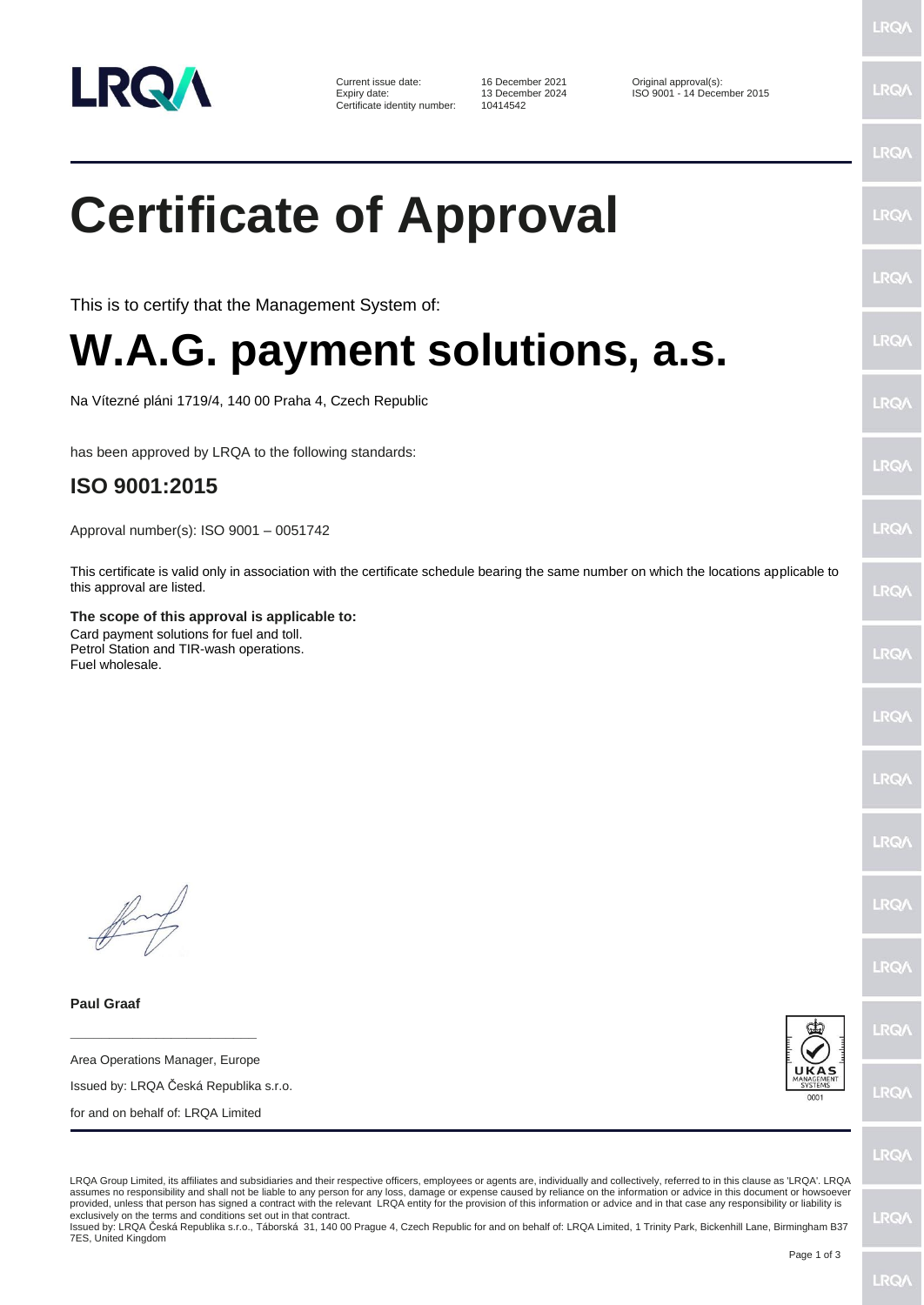

**LRQA** 

| Location                                                                                         | <b>Activities</b>                                                                                                        | <b>LRQA</b>                |
|--------------------------------------------------------------------------------------------------|--------------------------------------------------------------------------------------------------------------------------|----------------------------|
| W.A.G. payment solutions, a.s.<br>Na Vítezné pláni 1719/4, 140 00 Praha 4, Czech Republic        | ISO 9001:2015<br>Card payment solutions for fuel and toll.<br>Petrol Station and TIR-wash operations.<br>Fuel wholesale. | <b>LRQA</b>                |
| W.A.G. payment solutions, a.s.<br>Hvězdova 1689/2a, 140 00 Praha 4, Czech Republic               | ISO 9001:2015<br>Card payment solutions for fuel and toll.<br>Petrol Station and TIR-wash operations.<br>Fuel wholesale. | <b>LRQA</b><br><b>LRQA</b> |
| <b>Eurowag Truckpark and TIR wash Modletice</b><br>Zděbradská 124, 251 01 Říčany, Czech Republic | ISO 9001:2015<br>Petrol Station and TIR-wash operations.<br>Fuel wholesale.                                              | <b>LRQA</b>                |
| <b>Eurowag Truckpark Cheb</b><br>Karlovarská 50, 350 02 Cheb, Czech Republic                     | ISO 9001:2015<br>Petrol Station operations.<br>Fuel wholesale.                                                           | <b>LRQA</b><br><b>LRQA</b> |
| <b>Eurowag Truckpark Rozvadov</b><br>Sv. Kateřina 117, 348 06 Rozvadov, Czech Republic           | ISO 9001:2015<br>Petrol Station operations.<br>Fuel wholesale.                                                           | <b>LRQA</b>                |
| Eurowag Ústí nad Labem<br>Havířská 347, 400 10 Ústí nad Labem Všebořice,<br>Czech Republic       | ISO 9001:2015<br>Petrol Station operations.<br>Fuel wholesale.                                                           | <b>LRQA</b><br>LRQ/        |
| <b>Eurowag Benešov</b><br>Jana Nohy 1237, 256 01 Benešov, Czech Republic                         | ISO 9001:2015<br>Petrol Station operations.<br>Fuel wholesale.                                                           | <b>LRQA</b>                |
|                                                                                                  |                                                                                                                          | <b>LRQA</b>                |
|                                                                                                  |                                                                                                                          | <b>LRQA</b>                |
|                                                                                                  | UKAS<br>MANAGEMENT<br>0001                                                                                               | <b>LRQA</b>                |
|                                                                                                  |                                                                                                                          | <b>LRQA</b>                |

provided, unless that person has signed a contract with the relevant\_LRQA entity for the provision of this information or advice and in that case any responsibility or liability is<br>exclusively on the terms and conditions s